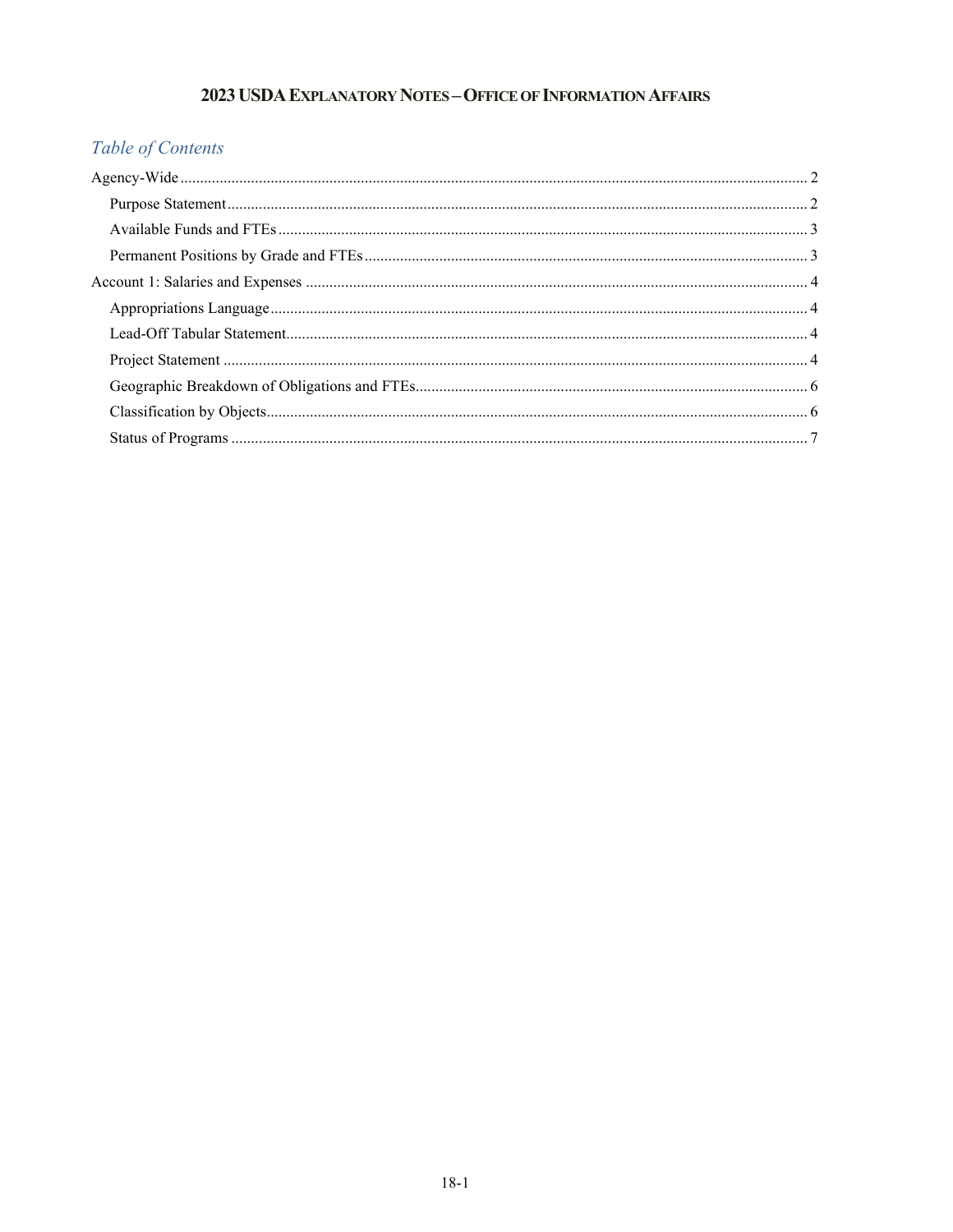#### <span id="page-1-0"></span>*AGENCY-WIDE*

#### <span id="page-1-1"></span>**PURPOSE STATEMENT**

USDA realigned the Freedom of Information Act (FOIA) functions for all USDA staff offices and the Mission Areas for Research Education and Economics and Trade and Foreign Agricultural Affairs to the General Counsel's Office of Information Affairs (OIA) in September 2019. The General Counsel was delegated authority to directly manage the OIA as its Chief FOIA Officer (CFOIA). For those mission areas remaining outside the OIA, lines of authority were directed to the newly designated CFOIA.

This realignment addresses several essential functions. First, it fulfills a statutory mandate that the CFOIA be at least coequal with Assistant Secretaries and ensures the CFOIA has the necessary authority to exercise an oversight role.  Secondly, it ensures standardization in critical areas such as FOIA management, training, policy and records processing, all of which greatly improve the overall FOIA requester experience. Thirdly, it promotes efficiency by enhancing the Department's ability to coordinate the FOIA function with the performance of other legal advisory services already provided by the General Counsel. Lastly, it ensures a shared customer experience strategy for USDA's FOIA requester community.

The Departmental Records Management (RM) program was also realigned to the OIA in August 2020 with the hope of securing an electronic records platform and correcting several agency wide deficiencies to include RM policies, training, and scheduling.

This new stand-alone aids USDA in providing day-to-day oversight over USDA's FOIA program, responding to the increasing number of complex records requests for those FOIA functions realigned to the OIA, creating FOIA policy and training directives, and preparing all statutorily required reports. With respect to RM, the Department seeks to regain control of its intellectual property and move toward a fully digital infrastructure in line with an OMB/National Archives mandate M-19-21.

OIA did not have any Office of Inspector General reports this past year but did engage with the Government Accountability Office (GAO) on an assessment to determine the impacts of the COVID-19 pandemic on FOIA processing. The GAO assessment concluded in January 2022 with only one recommendation, which was to better document milestones and challenges to backlog reduction.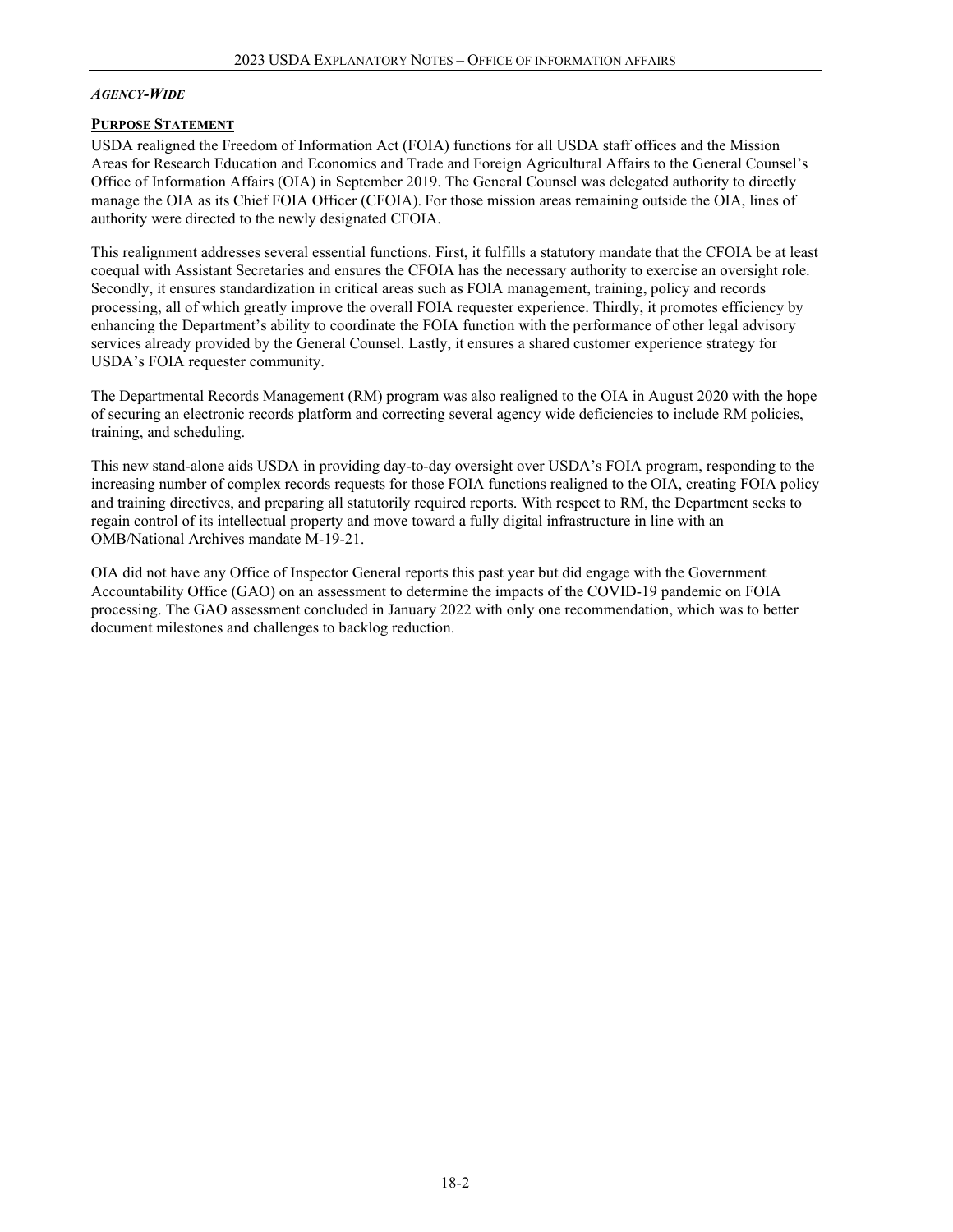# <span id="page-2-0"></span>**AVAILABLE FUNDS AND FTES**

*Table OIA-1. Available Funds and FTEs (thousands of dollars, FTEs)*

| Item                   | 2020<br>Actual           | <b>FTE</b>               | 2021<br>Actual           | <b>FTE</b>               | 2022<br><b>Estimated</b> | <b>FTE</b>               | 2023<br><b>Estimated</b> | <b>FTE</b> |
|------------------------|--------------------------|--------------------------|--------------------------|--------------------------|--------------------------|--------------------------|--------------------------|------------|
| Salaries and Expenses: |                          |                          |                          |                          |                          |                          |                          |            |
|                        | $\overline{\phantom{0}}$ | $\overline{\phantom{0}}$ | $\overline{\phantom{a}}$ | $\overline{\phantom{a}}$ | $\overline{\phantom{a}}$ | $\overline{\phantom{a}}$ | \$13,339                 |            |
|                        | $\overline{\phantom{a}}$ | $\overline{\phantom{a}}$ | $\overline{\phantom{0}}$ | $\overline{\phantom{a}}$ | $\sim$                   | $\overline{\phantom{a}}$ | 2.600                    |            |
|                        | $\overline{\phantom{0}}$ | $\overline{\phantom{a}}$ |                          |                          | $\overline{\phantom{a}}$ | $\overline{\phantom{a}}$ | 15.939                   | 9          |

# <span id="page-2-1"></span>**PERMANENT POSITIONS BY GRADE AND FTES**

*Table OIA-2. Permanent Positions by Grade and FTEs*

<span id="page-2-2"></span>

| Item               | <b>D.C.</b>              | Field                    | 2020<br>Actual<br>Total  | D.C.                     | Field                    | 2021<br>Actual<br><b>Total</b> |                          | D.C. Field               | 2022<br><b>Estimated</b><br><b>Total</b> | D.C. | Field                    | 2023<br><b>Estimated</b><br>Total |
|--------------------|--------------------------|--------------------------|--------------------------|--------------------------|--------------------------|--------------------------------|--------------------------|--------------------------|------------------------------------------|------|--------------------------|-----------------------------------|
| SES                | $\overline{\phantom{a}}$ | $\overline{\phantom{a}}$ |                          |                          | $\overline{\phantom{a}}$ | $\overline{\phantom{a}}$       | $\overline{\phantom{a}}$ | $\overline{\phantom{a}}$ | $\overline{\phantom{a}}$                 |      | $\overline{\phantom{a}}$ |                                   |
| $GS-15$            | $\overline{\phantom{a}}$ | $\overline{\phantom{0}}$ | $\overline{\phantom{0}}$ | -                        | $\overline{\phantom{a}}$ | $\overline{\phantom{a}}$       | $\overline{\phantom{a}}$ | $\blacksquare$           | $\overline{\phantom{a}}$                 |      | $\overline{\phantom{a}}$ |                                   |
| $GS-14$            | $\overline{\phantom{a}}$ | $\overline{\phantom{0}}$ | $\overline{\phantom{a}}$ | $\overline{\phantom{0}}$ | $\overline{\phantom{a}}$ | $\overline{\phantom{a}}$       | $\overline{\phantom{a}}$ | $\overline{\phantom{a}}$ | $\overline{\phantom{a}}$                 | 5    | $\overline{\phantom{a}}$ | ╮                                 |
| $GS-13$            | $\overline{\phantom{0}}$ | $\overline{\phantom{0}}$ | $\overline{\phantom{0}}$ | $\overline{\phantom{0}}$ | $\overline{\phantom{a}}$ | $\overline{\phantom{a}}$       | $\overline{\phantom{0}}$ | $\overline{\phantom{a}}$ | $\overline{\phantom{a}}$                 |      | $\overline{\phantom{a}}$ |                                   |
| $GS-12$            | $\overline{\phantom{0}}$ | $\overline{\phantom{0}}$ | $\overline{\phantom{a}}$ | $\overline{\phantom{a}}$ | $\overline{\phantom{a}}$ | $\overline{\phantom{a}}$       | $\overline{\phantom{a}}$ | $\overline{\phantom{a}}$ | $\overline{\phantom{a}}$                 |      | $\overline{\phantom{a}}$ |                                   |
| Total Perm. FT EOY | $\overline{\phantom{a}}$ |                          |                          |                          |                          | $\overline{\phantom{a}}$       |                          | $\overline{\phantom{a}}$ | $\overline{\phantom{a}}$                 | 9    | $\overline{\phantom{a}}$ | 9                                 |
| <b>FTE</b>         |                          |                          |                          |                          |                          | $\overline{\phantom{a}}$       |                          | $\overline{\phantom{a}}$ | $\overline{\phantom{a}}$                 | 9    | $\overline{\phantom{a}}$ | 9                                 |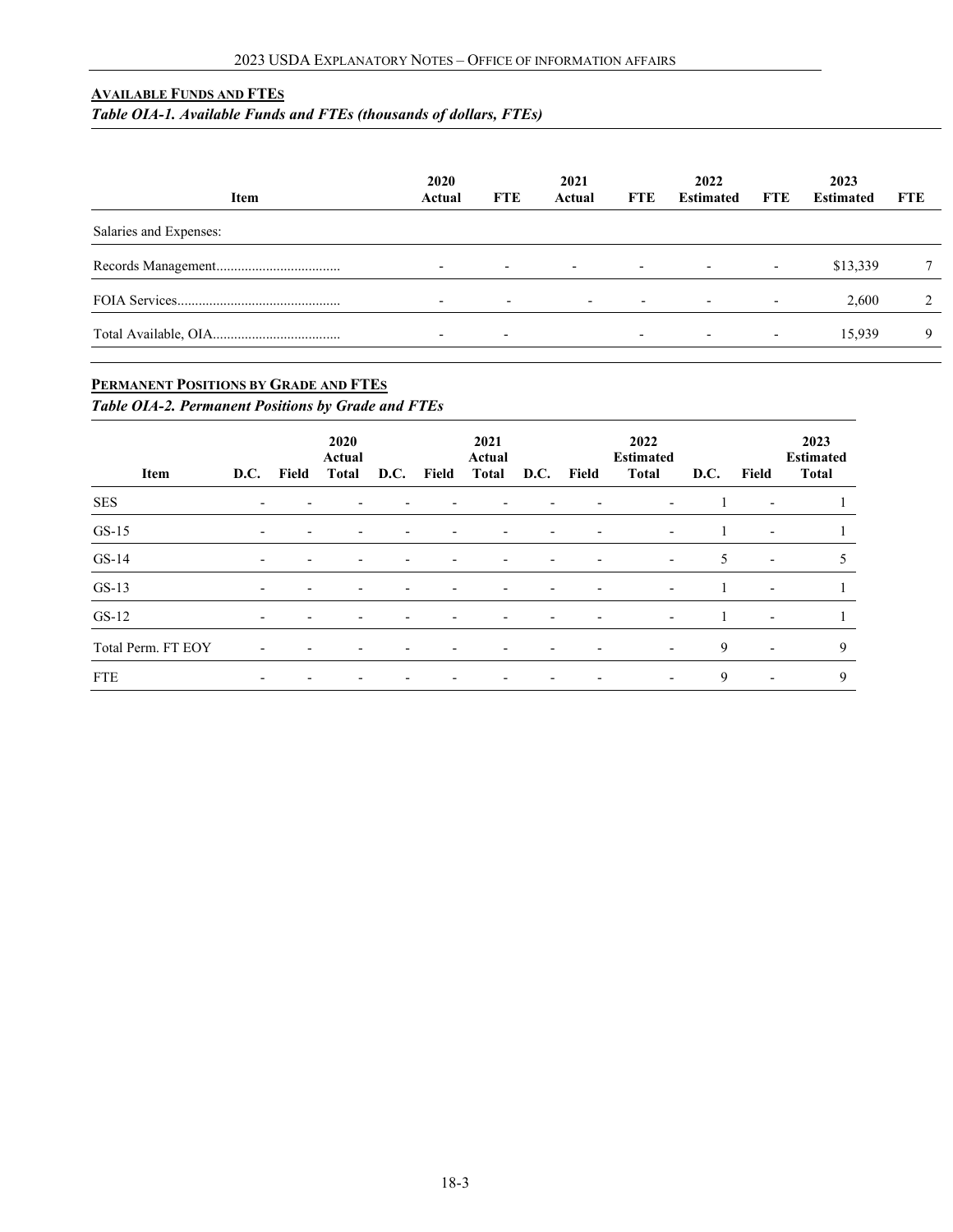#### *ACCOUNT 1: SALARIES AND EXPENSES*

#### <span id="page-3-0"></span>**APPROPRIATIONS LANGUAGE**

The appropriations language follows (new language underscored; deleted matter enclosed in brackets):

For necessary expenses of the Office of Information Affairs, \$15,939,000.

#### <span id="page-3-1"></span>**LEAD-OFF TABULAR STATEMENT**

#### *Table OIA-3. Lead-Off Tabular Statement (In dollars)*

<span id="page-3-2"></span>

| <b>Item</b>             | Amount           |
|-------------------------|------------------|
| Estimate, 2022          | ۰                |
| Change in Appropriation | $+$ \$15,939,000 |
| Budget Estimate, 2023   | 15,939,000       |
|                         |                  |

#### **PROJECT STATEMENT**

# *Table OIA-4. Project Statement (thousands of dollars, FTEs)*

| Item                          | 2020<br>Actual | FTE. | 2021<br>Actual           | FTE | 2022<br><b>Estimated</b> | FTE                      | 2023<br><b>Estimated</b> | FTE | Inc. or<br>Dec. | <b>FTE</b><br>Inc. or<br>Dec. | Chg<br><b>Key</b> |
|-------------------------------|----------------|------|--------------------------|-----|--------------------------|--------------------------|--------------------------|-----|-----------------|-------------------------------|-------------------|
| Discretionary Appropriations: |                |      |                          |     |                          |                          |                          |     |                 |                               |                   |
| Records<br>Management         |                |      |                          |     | $\overline{\phantom{a}}$ | $\blacksquare$           | \$13,933                 | 7   | $+$ \$13,933    | $^{+}$                        | (1)               |
| <b>FOIA</b>                   |                |      | $\overline{\phantom{a}}$ |     |                          | $\overline{\phantom{a}}$ | 2,006                    | 2   | $+2,006$        | $+2$                          | (2)               |
| Total                         |                |      | $\overline{\phantom{0}}$ |     | $\overline{\phantom{a}}$ | $\sim$                   | 15,939                   | 9   | $+15,939$       | $+9$                          |                   |

# *Table OIA-5. Project Statement (thousands of dollars, FTEs)*

| <b>Item</b>                | 2020<br>Actual           | FTE                      | 2021<br>Actual | <b>FTE</b>               | 2022<br><b>Estimated</b> | <b>FTE</b>               | 2023<br><b>Estimated</b> | FTE | Inc. or<br>Dec. |
|----------------------------|--------------------------|--------------------------|----------------|--------------------------|--------------------------|--------------------------|--------------------------|-----|-----------------|
| Discretionary Obligations: |                          |                          |                |                          |                          |                          |                          |     |                 |
| Records Management         | $\overline{\phantom{0}}$ | $\overline{\phantom{0}}$ | $\sim$         | $\,$                     | ۰.                       | $\blacksquare$           | \$13,933                 |     | $+$ \$13,933    |
|                            |                          | $\overline{\phantom{0}}$ | $\sim$         | $\overline{\phantom{0}}$ | $\blacksquare$           | $\overline{\phantom{a}}$ | 2.006                    |     | $+2.006$        |
| Total Appropriation        | $\overline{\phantom{0}}$ | $\,$                     | $\sim$         | $\overline{\phantom{a}}$ | $\overline{\phantom{0}}$ | $\blacksquare$           | 15.939                   |     | $+15.939$       |

#### **Office of Information Affairs**

The Freedom of Information Act (FOIA) function and the Records Management Program were realigned to the new established Office of Information Affairs (OIA). The Records Management (RM) Division is being established in accordance with a 2020 realignment to manage the Records Management function for the Office of the Secretary and provide oversight to USDA Agency Records Officers across the Department. More visibility was required as a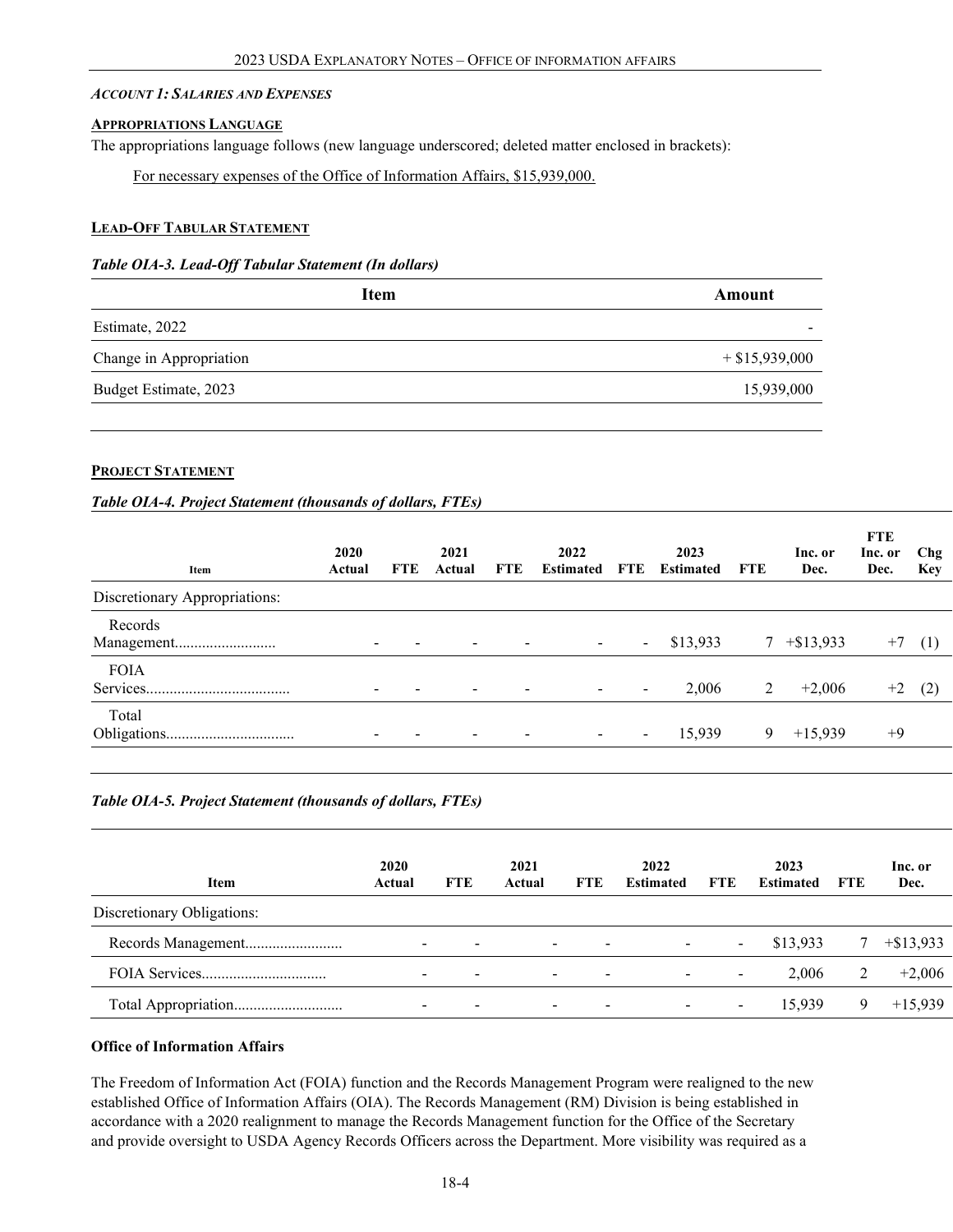recent comprehensive assessment revealed decades of noncompliance with the Federal Records Act (FRA)and related regulations, as well as other significant program concerns.

The FOIA Division is being established to manage the FOIA functions for all USDA staff offices to include the Office of the Secretary and the mission areas for Research Education and Economics and Trade and Foreign Agricultural Affairs as a result of a 2019 realignment. Apart from the Office of the Inspector General, the General Counsel has been delegated authority to directly manage the OIA as its Chief FOIA Officer.

# 1. An increase of \$13,939,000 and 9 FTEs for the Office of Information Affairs consisting of:

- A) An increase of \$20,000 for 2023 pay costs. The increase will support the annualization of the 2022 2.7 percent Cost of Living pay increase and the 2023 4.6 percent Cost of Living pay increase. Without this funding OIA will have to reduce the support provided to USDA client agencies.
- B) An increase of \$36,000 for non-salary costs. This increase will allow OIA discretionary spending in areas such as, SharePoint, DHS Building Security, and share funding services.

# C) An increase of \$12,455,000 for 2 FTEs and to ensure continued usage of an enterprise-wide electronic records platform.

The increased funding will allow the OIA to maintain the existing two (2) FTEs positions in its RM Division. These two positions are currently funded through reimbursable agreements between the Office of the Chief Information Officer and OGC. Both positions are senior level position (Departmental Records Officer and Deputy Departmental Records Officer) charged with ensuring oversight on behalf of USDA's Senior Agency Official on Records Management and day-to-day compliance with the FRA.

An ongoing assessment of the RM program revealed the absence of continued funding to support an enterprise-wide electronic records platform. This is critical as the Office of Management and Budget and National Archives has issued M-19-21, requiring agencies, among other things, to ensure its federal records are created, managed, and retained in an electronic format by December 2022. To ensure compliance with M-19-21, the OIA is requesting funding to ensure deployment of an enterprise-wide electronic records platform. This platform would include many benefits such as management of electronic records in accordance with M-19-21, automation of insider risk policies, and overall better preservation of those records responsive to litigation holds and other administrative actions. The package will also save hundreds of thousands of dollars annually on those resources required to maintain large volumes of records at Federal Records Centers.

D) An increase of \$828,000 and 5 FTEs for the RM division.

The increased funding will ensure the integrity of the Departmental RM program. The additional FTEs will support the Agency Records Officer across the Department complete critical records inventories, update file plans and records schedules, establish an entirely digital infrastructure, maintain an electronic records platform, and incorporate multiple recommendations from the National Archives and Records Administration's assessment that uncovered serious weaknesses in the ability of the Department to properly manage records. Poor records management creates serious operational and legal risks that include sanctions and possible criminal penalties pursuant to 18 U.S.C. §2071 for the unlawful destruction of records. Poor records management also prevents the Department from realizing the administration's goals, as it lessens the integrity of the federal records we maintain for our day-to-day business.

2. An increase of \$2,600,000 and 2 FTEs to establish the FOIA function within OIA.

A democracy requires accountability, and accountability requires transparency. The FOIA encourages accountability through transparency and most importantly demonstrates the integrity of our programs through records releases. Moving the appropriations for the Department's FOIA program from the staff offices, agencies, and mission areas realigned to the OIA and establishing a direct appropriation will facilitate the process of the OIA being a true stand-alone office similar to the OE and will ensure integrity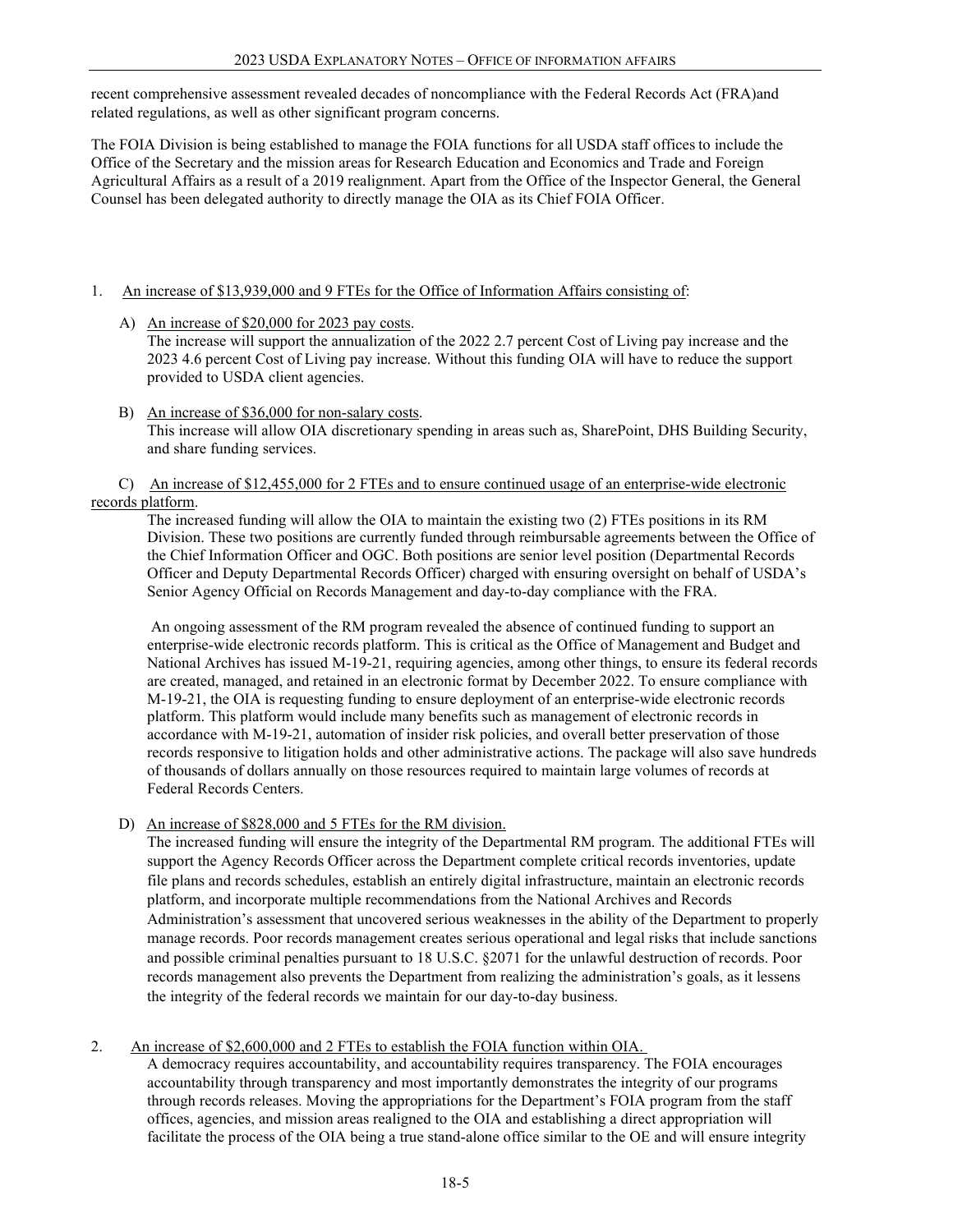of agency records. It will also ensure the continued funding of the existing FOIA activities and services to include the coordination of multi-component requests, standardized training for FOIA professionals, preparation of the statutorily required reports, and assistance with various litigation matters. Collectively, these activities will aid the Department in avoiding the payment of costly attorney fees and court costs for the failure to timely respond to records requests.

<span id="page-5-0"></span>The \$2.6 million request for FOIA includes the cost of contractor support services, licenses for our enterprise wide tracking database, maintenance of the National FOIA portal, and salaries for the two existing FTEs.

# **GEOGRAPHIC BREAKDOWN OF OBLIGATIONS AND FTES**

#### *Table OIA-6. Geographic Breakdown of Obligations and FTEs (thousands of dollars, FTEs)*

<span id="page-5-1"></span>

| <b>State/Territory/Country</b> | <b>2020</b><br>Actual    | <b>FTE</b>               | 2021<br>Actual | FTE                                                 | 2022<br><b>Estimated</b> | FTE                               | 2023<br><b>Estimated</b> | <b>FTE</b> |
|--------------------------------|--------------------------|--------------------------|----------------|-----------------------------------------------------|--------------------------|-----------------------------------|--------------------------|------------|
| District of Columbia           | $\overline{\phantom{0}}$ | $\overline{\phantom{0}}$ |                | <b>Service Contract</b><br>$\overline{\phantom{0}}$ |                          | the company's company's company's | 15.939                   |            |
| Total, Available               | $\overline{\phantom{0}}$ | $\overline{\phantom{0}}$ | $\sim$         | $\overline{\phantom{0}}$                            | $\overline{\phantom{a}}$ | $\overline{\phantom{0}}$          | 15.939                   | Q          |
|                                |                          |                          |                |                                                     |                          |                                   |                          |            |

# **CLASSIFICATION BY OBJECTS**

#### *Table OIA-7 Classification by Objects (thousands of dollars)*

| <b>Item</b><br>No. | <b>Item</b>                                       | 2020<br>Actual | 2021<br>Actual           | 2022<br><b>Estimated</b> | 2023<br><b>Estimated</b> |
|--------------------|---------------------------------------------------|----------------|--------------------------|--------------------------|--------------------------|
|                    | Personnel Compensation:                           |                |                          |                          |                          |
|                    |                                                   |                |                          |                          |                          |
|                    |                                                   |                |                          |                          | \$1,272                  |
| 11                 |                                                   |                |                          |                          | \$1,272                  |
| 12                 |                                                   |                |                          |                          | 468                      |
| 13.0               |                                                   |                |                          |                          | 1                        |
|                    |                                                   |                | $\overline{\phantom{m}}$ | $\overline{\phantom{0}}$ | 1,741                    |
|                    | Other Objects:                                    |                |                          |                          |                          |
| 23.3               | Communications, utilities, and misc. charges      |                |                          |                          | 3                        |
| 24.0               |                                                   |                |                          |                          | 2                        |
| 25                 |                                                   |                |                          |                          |                          |
| 25.2               | Other services from non-Federal sources           |                |                          |                          | 12,000                   |
| 25.3               | Other goods and services from Federal sources     |                |                          |                          | 2,191                    |
| 26.0               |                                                   |                |                          |                          | 2                        |
|                    |                                                   |                | $\overline{a}$           | $\overline{\phantom{0}}$ | 14,198                   |
| 99.9               |                                                   |                | $\overline{a}$           |                          | 15,939                   |
|                    | DHS Building Security Payments (included in 25.3) | $S-$           | $S-$                     | $S-$                     | \$3                      |
|                    | Position Data:                                    |                |                          |                          |                          |
|                    |                                                   |                |                          |                          | \$189,095                |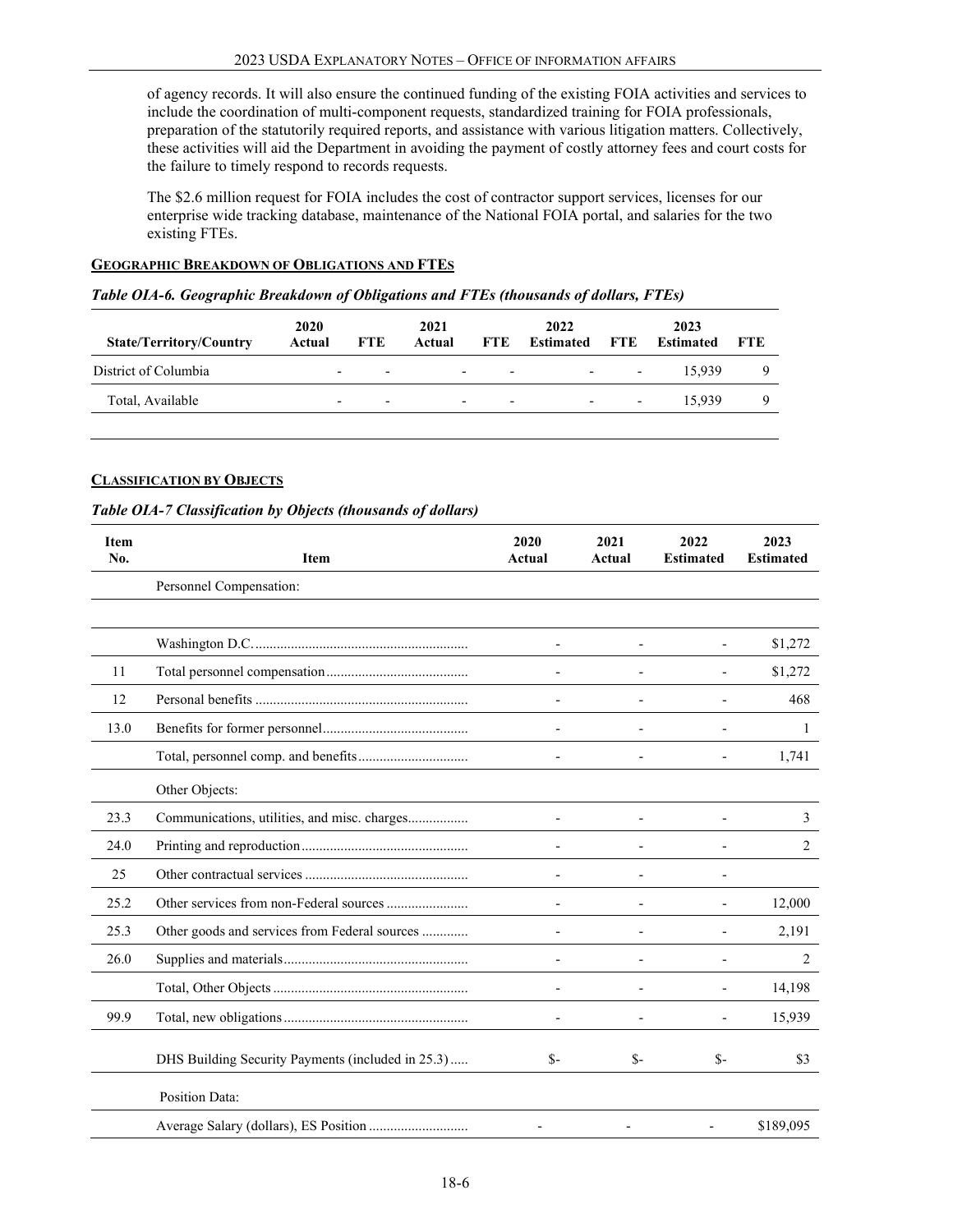|  |                          | \$126,388 |
|--|--------------------------|-----------|
|  | $\overline{\phantom{0}}$ | 14.       |

# **Advertising Expenditures**

There are no contracts for advertising expenses to report.